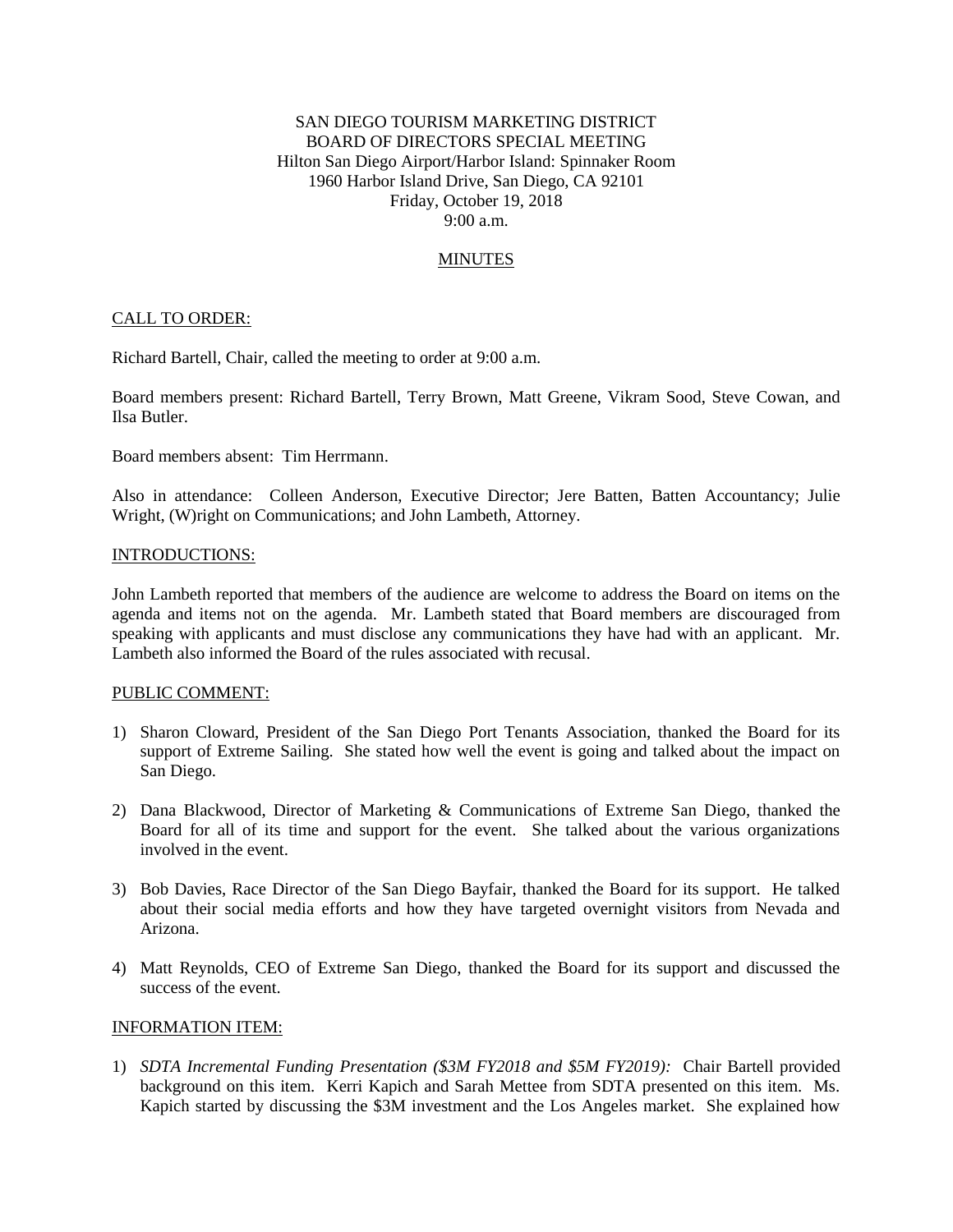SDTMD Minutes October 19, 2018 Page 2 of 3

> they revamped the program to make it more effective. Mr. Greene asked about measurement of ROI. Ms. Kapich then presented an update on the China program. Mr. Greene asked about the impact of federal policy on international visitors. Mr. Terzi discussed the softening of the international market. Ms. Kapich talked about the partnership with Brand USA and the video contract that has been developed to drive visitation from China. She discussed the Balboa Park program of work and how they are attracting visitors to San Diego by promoting the rich amenities in the park. She talked about the partnership with National Geographic and the mini-series focused on San Diego. Chair Bartell asked about stay information for Chinese visitors. Ms. Kapich said they tend to stay in hotels that are brand focused, and that they have longer than average stays. Mr. Sood asked about getting the hotel community ready for Chinese visitors. Mr. Terzi discussed the "China Ready" program. Ms. Kapich gave an overview of all the promotion of new San Diego programs to bring in more overnight visitors. Mr. Greene asked about coordination with the hotels. Ms. Kapich talked about the individual promotions and the work with OTAs. She also discussed the national advertising in the United States and the consumer-direct efforts in Mexico.

## ACTION ITEMS:

- 1) Approval of Minutes: The September 20, 2018 meeting minutes were reviewed, discussed, and considered for approval by the Board. Mr. Greene moved to approve the minutes. Mr. Brown seconded the motion. Yes 6, No 0, Abstain 0.
- 2) USA National Field Hockey Festival: Mike McDowell gave background on this item. He explained that they selected another venue for 2019. They have not made a selection for 2020. Chair Bartell asked if there was anything else we could have done. Mr. McDowell said he believed we made the best offer possible and that discussions would be ongoing. Mr. Brown moved to defund the event for \$110,000. Ms. Butler seconded the motion. Yes 6, No 0, Abstain 0.
- 3) Real World Academics Proposal: Colleen Anderson gave background on this item. She explained that there are two parts, one before the event and another ROI analysis after the event. Carl Winston from Real World Academics presented. He explained how they conduct their detailed ROI analysis. Mr. Greene asked about the fees and whether they should be in the vendor budget. Mr. Brown asked about the percentage costs of ROI compared to the funds spent on the programs. Jere Batten explained that these costs come out of our administration budget. Chair Bartell said it was worth reexamining. Mr. Sood moved to approve a contract of work not to exceed \$113,000 for July 1 through December 31, 2018. Mr. Brown seconded the motion. Yes 6, No 0, Abstain 0.
- 4) Administrative Budget Line Item Revision FY19: Chair Bartell explained that Batten Accountancy spent more time than provided in the current contract and that there is a small amount of extra work on a go forward basis. The increase is an additional four (4) hours per month. The amount for past work is \$9,327.50 and the new monthly increase is \$1,300 per month. Mr. Brown moved to approve the revision to the compensation for Batten Accountancy. Ms. Butler seconded the motion. Yes 6, No 0, Abstain 0.